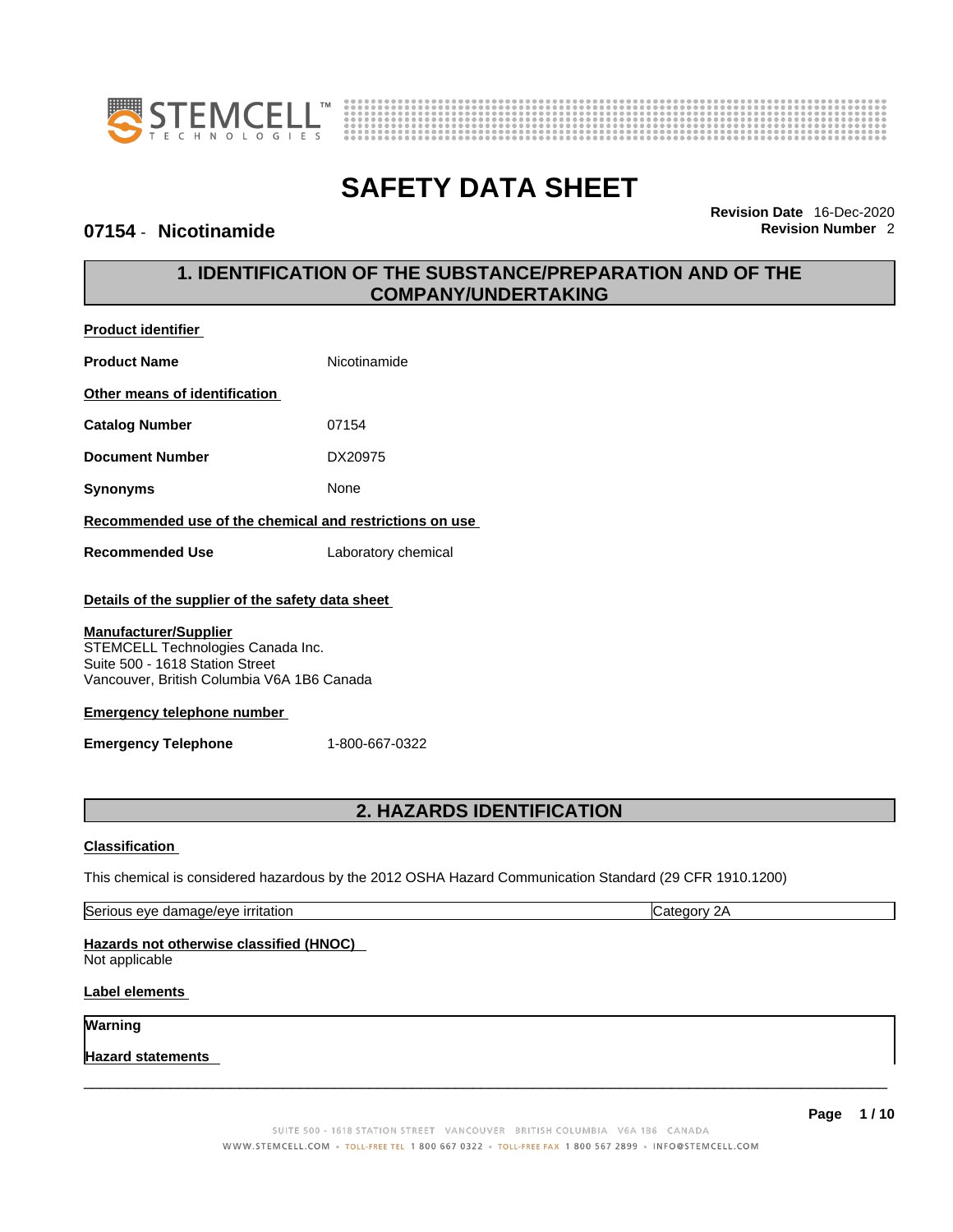



\_\_\_\_\_\_\_\_\_\_\_\_\_\_\_\_\_\_\_\_\_\_\_\_\_\_\_\_\_\_\_\_\_\_\_\_\_\_\_\_\_\_\_\_\_\_\_\_\_\_\_\_\_\_\_\_\_\_\_\_\_\_\_\_\_\_\_\_\_\_\_\_\_\_\_\_\_\_\_\_\_\_\_\_\_\_\_\_\_\_\_\_\_ **Revision Date** 16-Dec-2020

# **07154 • Nicotinamide** <br>**Revision Number 2**



### **Precautionary Statements - Prevention**

Wash face, hands and any exposed skin thoroughly after handling Wear eye protection/ face protection

### **Precautionary statements - Response**

IF IN EYES: Rinse cautiously with water for several minutes. Remove contact lenses, if present and easy to do. Continue rinsing If eye irritation persists: Get medical advice/attention

### **Other Information**

May be harmful if swallowed May be harmful in contact with skin

**Unknown acute toxicity** 100 % of the mixture consists of ingredient(s) of unknown toxicity

0 % of the mixture consists of ingredient(s) of unknown acute oral toxicity

0 % of the mixture consists of ingredient(s) of unknown acute dermal toxicity

100 % of the mixture consists of ingredient(s) of unknown acute inhalation toxicity (gas)

100 % of the mixture consists of ingredient(s) of unknown acute inhalation toxicity (vapor)

100 % of the mixture consists of ingredient(s) of unknown acute inhalation toxicity (dust/mist)

### **3. COMPOSITION/INFORMATION ON INGREDIENTS**

#### **Substance**

| <b>Dhou</b><br>hemical name<br>- - -   | No.                      | Wei<br>$\Omega$<br>ant |
|----------------------------------------|--------------------------|------------------------|
| $\mathbf{m}$<br>-carboxamide<br>rıdıne | $\sim$<br>QQ<br>−ບ∠<br>৴ | 00                     |

\*The exact percentage (concentration) of composition has been withheld as a trade secret.

## **4. FIRST AID MEASURES**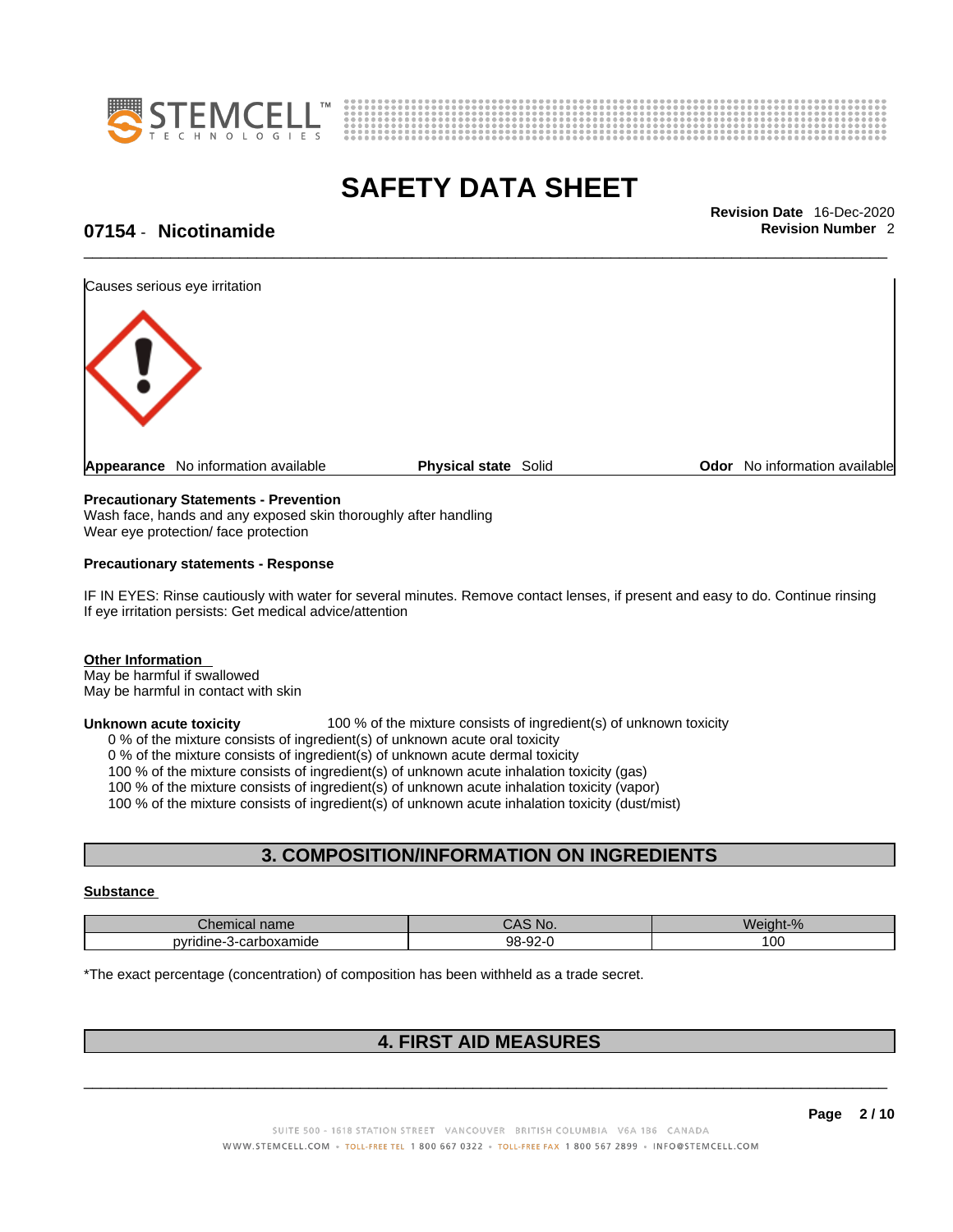



\_\_\_\_\_\_\_\_\_\_\_\_\_\_\_\_\_\_\_\_\_\_\_\_\_\_\_\_\_\_\_\_\_\_\_\_\_\_\_\_\_\_\_\_\_\_\_\_\_\_\_\_\_\_\_\_\_\_\_\_\_\_\_\_\_\_\_\_\_\_\_\_\_\_\_\_\_\_\_\_\_\_\_\_\_\_\_\_\_\_\_\_\_ **Revision Date** 16-Dec-2020

# **07154 • Nicotinamide Revision Number 2 Revision Number 2**

| <b>Description of first aid measures</b>                                                                                                                                                                                                                                                                    |                                                                                                            |  |  |
|-------------------------------------------------------------------------------------------------------------------------------------------------------------------------------------------------------------------------------------------------------------------------------------------------------------|------------------------------------------------------------------------------------------------------------|--|--|
| <b>General advice</b><br>Show this safety data sheet to the doctor in attendance.                                                                                                                                                                                                                           |                                                                                                            |  |  |
| <b>Inhalation</b><br>Remove to fresh air.                                                                                                                                                                                                                                                                   |                                                                                                            |  |  |
| Eye contact<br>Rinse immediately with plenty of water, also under the eyelids, for at least 15 minutes.<br>Remove contact lenses, if present and easy to do. Continue rinsing. Keep eye wide open<br>while rinsing. Do not rub affected area. Get medical attention if irritation develops and<br>persists. |                                                                                                            |  |  |
| Skin contact                                                                                                                                                                                                                                                                                                | Wash skin with soap and water.                                                                             |  |  |
| Ingestion<br>Clean mouth with water and drink afterwards plenty of water. Never give anything by mouth<br>to an unconscious person. Do NOT induce vomiting. Call a physician.                                                                                                                               |                                                                                                            |  |  |
| Self-protection of the first aider                                                                                                                                                                                                                                                                          | Avoid contact with skin, eyes or clothing. Wear personal protective clothing (see section 8).              |  |  |
| Most important symptoms and effects, both acute and delayed                                                                                                                                                                                                                                                 |                                                                                                            |  |  |
| <b>Symptoms</b><br>Burning sensation.                                                                                                                                                                                                                                                                       |                                                                                                            |  |  |
|                                                                                                                                                                                                                                                                                                             | Indication of any immediate medical attention and special treatment needed                                 |  |  |
| Note to physicians                                                                                                                                                                                                                                                                                          | Treat symptomatically.                                                                                     |  |  |
|                                                                                                                                                                                                                                                                                                             | <b>5. FIRE-FIGHTING MEASURES</b>                                                                           |  |  |
| <b>Suitable Extinguishing Media</b>                                                                                                                                                                                                                                                                         | Use extinguishing measures that are appropriate to local circumstances and the<br>surrounding environment. |  |  |
| Unsuitable extinguishing media<br>CAUTION: Use of water spray when fighting fire may be inefficient.                                                                                                                                                                                                        |                                                                                                            |  |  |
| No information available.<br>Specific hazards arising from the<br>chemical                                                                                                                                                                                                                                  |                                                                                                            |  |  |
| <b>Explosion data</b><br>Sensitivity to Mechanical Impact None.<br><b>Sensitivity to Static Discharge</b>                                                                                                                                                                                                   | None.                                                                                                      |  |  |
| Firefighters should wear self-contained breathing apparatus and full firefighting turnout<br>Special protective equipment for<br>gear. Use personal protection equipment.<br>fire-fighters                                                                                                                  |                                                                                                            |  |  |

# **6. ACCIDENTAL RELEASE MEASURES**

### **Personal precautions, protective equipment and emergency procedures**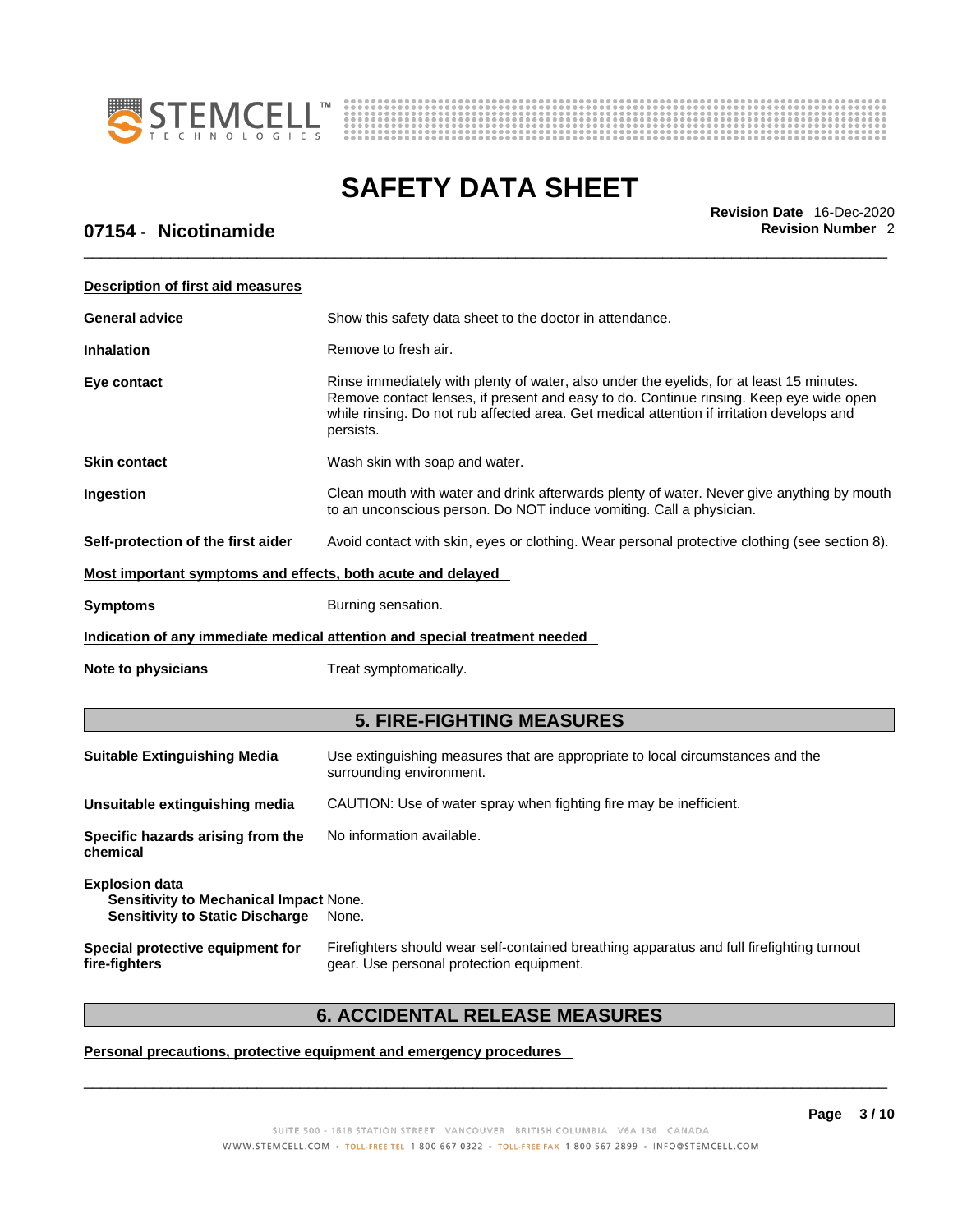



\_\_\_\_\_\_\_\_\_\_\_\_\_\_\_\_\_\_\_\_\_\_\_\_\_\_\_\_\_\_\_\_\_\_\_\_\_\_\_\_\_\_\_\_\_\_\_\_\_\_\_\_\_\_\_\_\_\_\_\_\_\_\_\_\_\_\_\_\_\_\_\_\_\_\_\_\_\_\_\_\_\_\_\_\_\_\_\_\_\_\_\_\_ **Revision Date** 16-Dec-2020

# **07154 • Nicotinamide Revision Number 2 Revision Number 2**

| <b>Personal precautions</b>                          | Avoid contact with skin, eyes or clothing. Use personal protective equipment as required. |  |
|------------------------------------------------------|-------------------------------------------------------------------------------------------|--|
| <b>Other Information</b>                             | Refer to protective measures listed in Sections 7 and 8.                                  |  |
| <b>Environmental precautions</b>                     |                                                                                           |  |
| <b>Environmental precautions</b>                     | See Section 12 for additional Ecological Information.                                     |  |
| Methods and material for containment and cleaning up |                                                                                           |  |
| <b>Methods for containment</b>                       | Prevent further leakage or spillage if safe to do so.                                     |  |
| Methods for cleaning up                              | Pick up and transfer to properly labeled containers.                                      |  |
| <b>Prevention of secondary hazards</b>               | Clean contaminated objects and areas thoroughly observing environmental regulations.      |  |

# **7. HANDLING AND STORAGE**

| <b>Precautions for safe handling</b>                                                                             |                                                                                                                                                                          |  |  |  |
|------------------------------------------------------------------------------------------------------------------|--------------------------------------------------------------------------------------------------------------------------------------------------------------------------|--|--|--|
| Advice on safe handling                                                                                          | Handle in accordance with good industrial hygiene and safety practice. Avoid contact with<br>skin, eyes or clothing. Do not eat, drink or smoke when using this product. |  |  |  |
| Conditions for safe storage, including any incompatibilities                                                     |                                                                                                                                                                          |  |  |  |
| Store in accordance with information listed on the Product Information Sheet (PIS).<br><b>Storage Conditions</b> |                                                                                                                                                                          |  |  |  |

# **8. EXPOSURE CONTROLS/PERSONAL PROTECTION**

### **Control parameters**

**Exposure Limits** The following ingredients are the only ingredients of the product above the cut-off level (or level that contributes to the hazard classification of the mixture) which have an exposure limit applicable in the region for which this safety data sheet is intended or other recommended limit. At this time, the other relevant constituents have no known exposure limits from the sources listed here.

| <b>Appropriate engineering controls</b> |                             |
|-----------------------------------------|-----------------------------|
| <b>Engineering controls</b>             | Showers<br>Eyewash stations |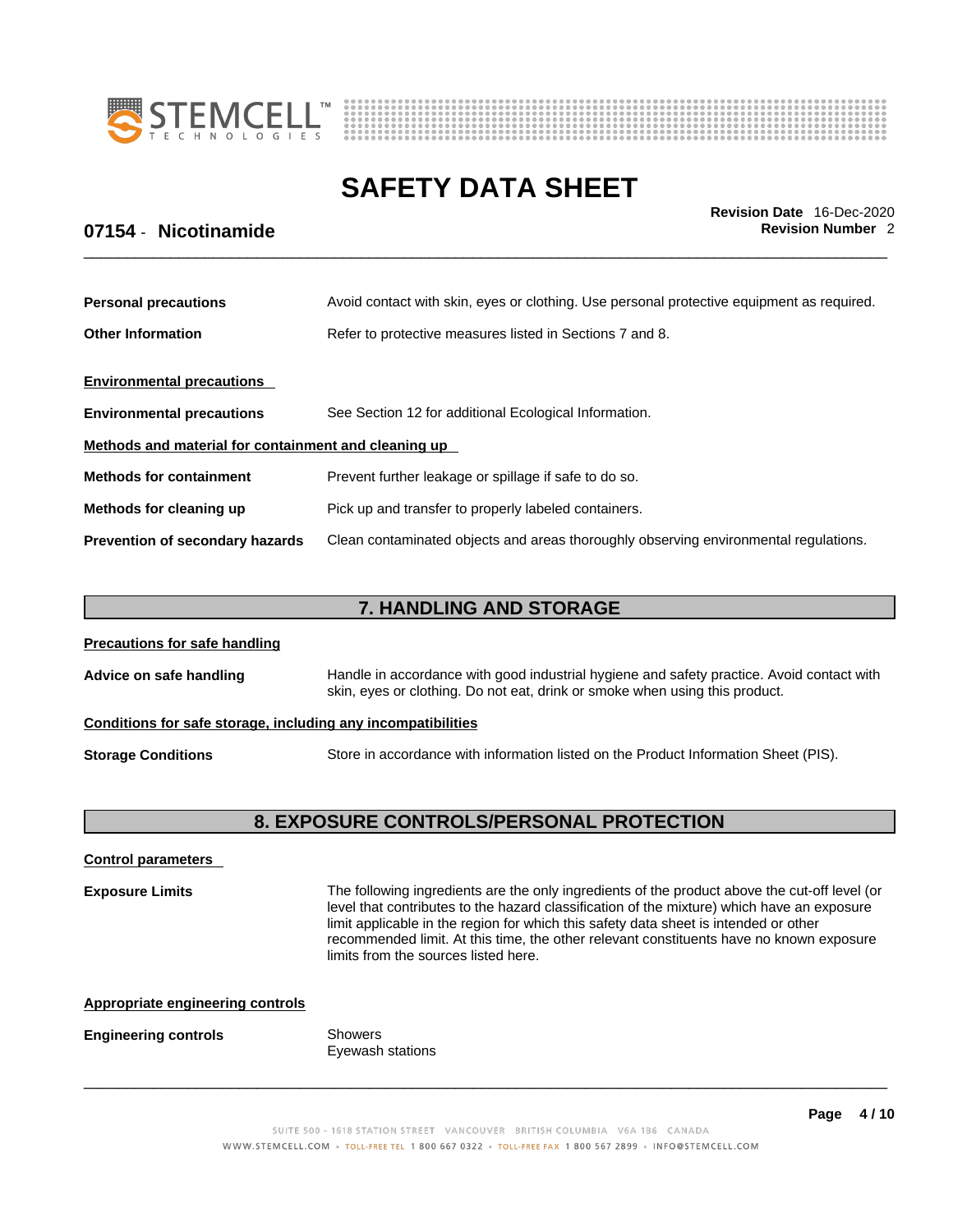



\_\_\_\_\_\_\_\_\_\_\_\_\_\_\_\_\_\_\_\_\_\_\_\_\_\_\_\_\_\_\_\_\_\_\_\_\_\_\_\_\_\_\_\_\_\_\_\_\_\_\_\_\_\_\_\_\_\_\_\_\_\_\_\_\_\_\_\_\_\_\_\_\_\_\_\_\_\_\_\_\_\_\_\_\_\_\_\_\_\_\_\_\_ **Revision Date** 16-Dec-2020

# **07154 • Nicotinamide Revision Number 2 Revision Number 2**

Ventilation systems.

### **Individual protection measures, such as personal protective equipment**

| <b>Eye/face protection</b>     | If splashes are likely to occur, wear safety glasses with side-shields.                                                                                                     |  |
|--------------------------------|-----------------------------------------------------------------------------------------------------------------------------------------------------------------------------|--|
| <b>Hand protection</b>         | Wear suitable gloves.                                                                                                                                                       |  |
| Skin and body protection       | Wear suitable protective clothing.                                                                                                                                          |  |
| <b>Respiratory protection</b>  | No protective equipment is needed under normal use conditions. If exposure limits are<br>exceeded or irritation is experienced, ventilation and evacuation may be required. |  |
| General hygiene considerations | Avoid contact with skin, eyes or clothing. Wear suitable gloves and eye/face protection. Do<br>not eat, drink or smoke when using this product.                             |  |

# **9. PHYSICAL AND CHEMICAL PROPERTIES**

### **Information on basic physical and chemical properties**

| <b>Physical state</b>            | Solid                          |                  |
|----------------------------------|--------------------------------|------------------|
| Appearance                       | No information available       |                  |
| Color                            | No information available       |                  |
| Odor                             | No information available       |                  |
| <b>Odor threshold</b>            | No information available       |                  |
| <b>Property</b>                  | <b>Values</b>                  | Remarks • Method |
| рH                               | No data available              | None known       |
| Melting point / freezing point   | 128 - 131 °C / 262 - 268<br>°F |                  |
| Boiling point / boiling range    | 150 - 160 °C / 302 - 320<br>°F | None known       |
| <b>Flash point</b>               | 182 °C /<br>360 °F             |                  |
| <b>Evaporation rate</b>          | No data available              | None known       |
| Flammability (solid, gas)        | No data available              | None known       |
| <b>Flammability Limit in Air</b> |                                | None known       |
| <b>Upper flammability limit:</b> | No data available              |                  |
| Lower flammability limit:        | No data available              |                  |
| Vapor pressure                   | No data available              | None known       |
| Vapor density                    | No data available              | None known       |
| <b>Relative density</b>          | No data available              | None known       |
| <b>Water solubility</b>          | No data available              | None known       |
| Solubility in other solvents     | No data available              | None known       |
| <b>Partition coefficient</b>     | No data available              | None known       |
| <b>Autoignition temperature</b>  | No data available              | None known       |
| <b>Decomposition temperature</b> | No data available              | None known       |
| <b>Kinematic viscosity</b>       | No data available              | None known       |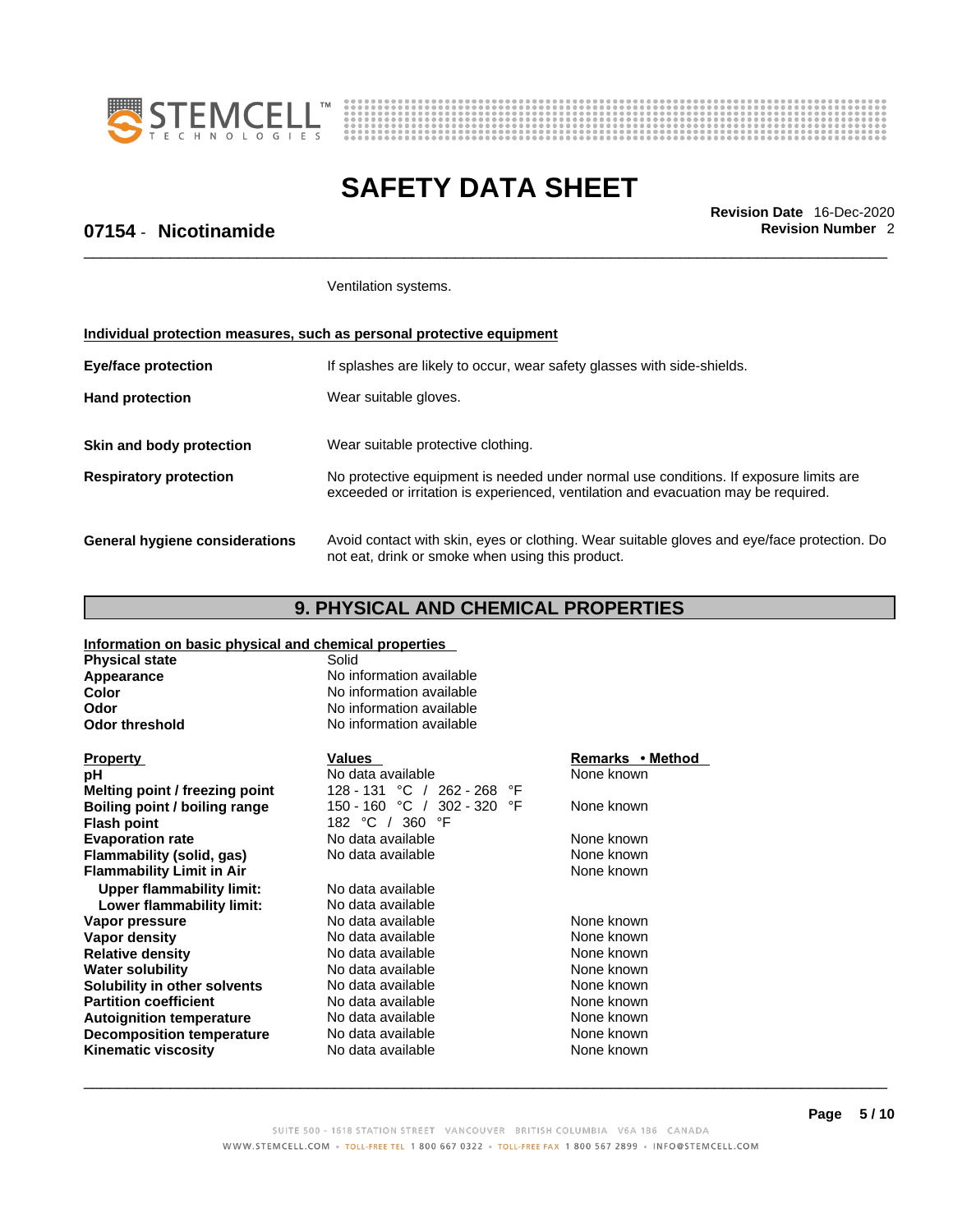



None known

# **SAFETY DATA SHEET**

\_\_\_\_\_\_\_\_\_\_\_\_\_\_\_\_\_\_\_\_\_\_\_\_\_\_\_\_\_\_\_\_\_\_\_\_\_\_\_\_\_\_\_\_\_\_\_\_\_\_\_\_\_\_\_\_\_\_\_\_\_\_\_\_\_\_\_\_\_\_\_\_\_\_\_\_\_\_\_\_\_\_\_\_\_\_\_\_\_\_\_\_\_ **Revision Date** 16-Dec-2020

### **07154 • Nicotinamide Revision Number 2 Revision Number 2**

**Oxidizing properties Dynamic viscosity** No data available

**Other Information**<br>Softening point **Molecular weight** 122.12 g/mol **Molecular formula** C<sub>6</sub> H<sub>6</sub> N<sub>2</sub> O

**Explosive properties**<br> **Oxidizing properties**<br>
No information available

**No information available VOC Content (%)** No information available **Liquid Density**  $\overrightarrow{a}$  No information available **Bulk density No information available** 

### **10. STABILITY AND REACTIVITY**

| <b>Reactivity</b>                                                       | No information available.                 |
|-------------------------------------------------------------------------|-------------------------------------------|
| <b>Chemical stability</b>                                               | Stable under normal conditions.           |
| <b>Possibility of hazardous reactions</b> None under normal processing. |                                           |
| <b>Conditions to avoid</b>                                              | None known based on information supplied. |
| Incompatible materials                                                  | Strong oxidizing agents.                  |
|                                                                         |                                           |

**Hazardous decomposition products** Hazardous decomposition products formed under fire conditions - Carbon oxides, nitrogen oxides (NOx).

# **11. TOXICOLOGICAL INFORMATION**

### **Information on likely routes of exposure**

#### **Product Information**

| <b>Inhalation</b>   | Specific test data for the substance or mixture is not available. May cause irritation of<br>respiratory tract.                                                  |
|---------------------|------------------------------------------------------------------------------------------------------------------------------------------------------------------|
| Eye contact         | Specific test data for the substance or mixture is not available. Causes serious eye irritation.<br>(based on components). May cause redness, itching, and pain. |
| <b>Skin contact</b> | Specific test data for the substance or mixture is not available. May cause irritation.<br>Prolonged contact may cause redness and irritation.                   |
| Ingestion           | Specific test data for the substance or mixture is not available. Ingestion may cause<br>gastrointestinal irritation, nausea, vomiting and diarrhea.             |

### **<u>Symptoms related to the physical, chemical and toxicological characteristics</u>**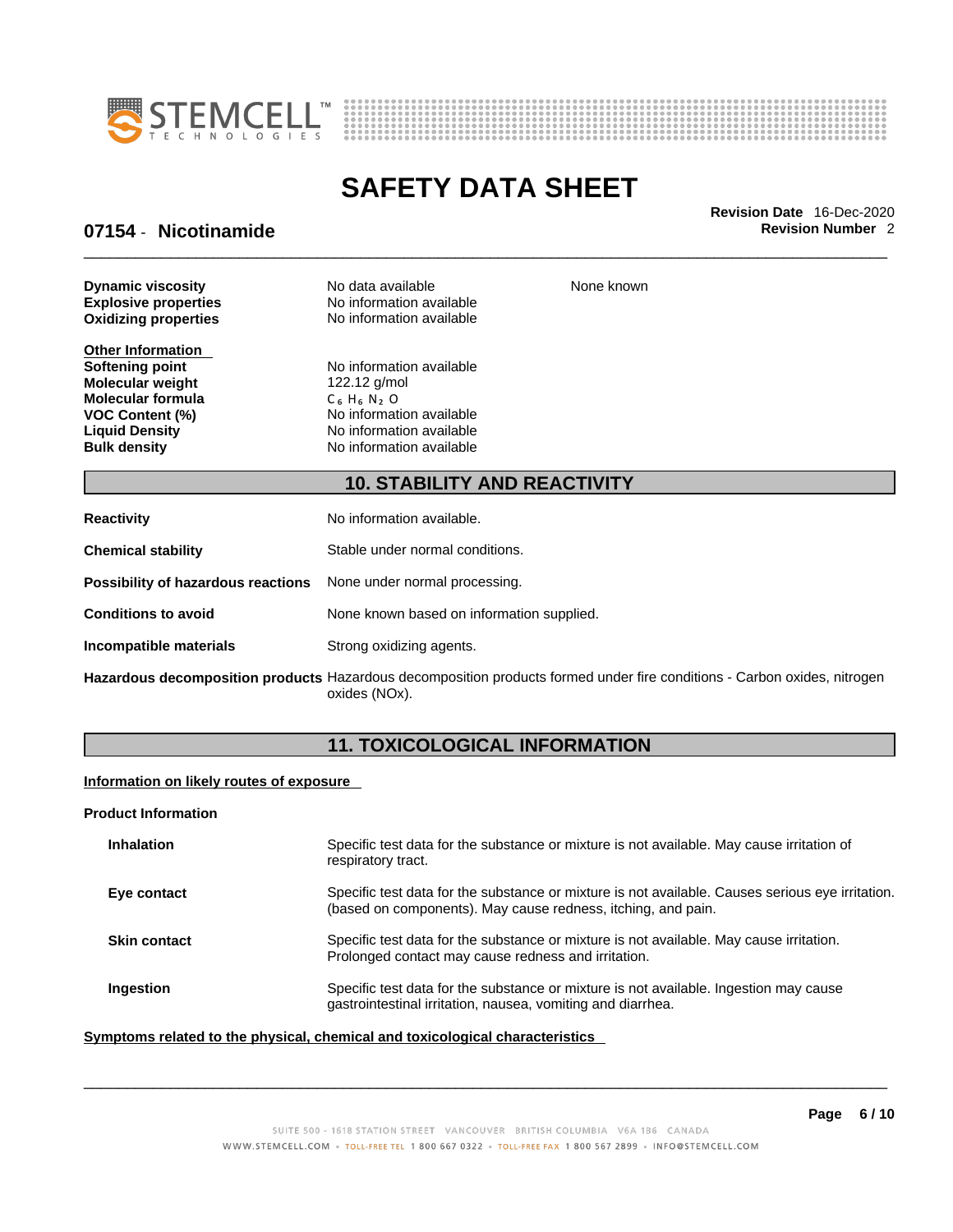



\_\_\_\_\_\_\_\_\_\_\_\_\_\_\_\_\_\_\_\_\_\_\_\_\_\_\_\_\_\_\_\_\_\_\_\_\_\_\_\_\_\_\_\_\_\_\_\_\_\_\_\_\_\_\_\_\_\_\_\_\_\_\_\_\_\_\_\_\_\_\_\_\_\_\_\_\_\_\_\_\_\_\_\_\_\_\_\_\_\_\_\_\_ **Revision Date** 16-Dec-2020

# **07154 • Nicotinamide Revision Number 2 Revision Number 2**

**Symptoms** May cause redness and tearing of the eyes.

**Numerical measures of toxicity**

**Acute toxicity**

#### **The following values are calculated based on chapter 3.1 of the GHS document**

| ATEmix (oral)   | 3,500.00 mg/kg |
|-----------------|----------------|
| ATEmix (dermal) | 2,002.00 mg/kg |

### **Unknown acute toxicity** 100 % of the mixture consists of ingredient(s) of unknown toxicity

0 % of the mixture consists of ingredient(s) of unknown acute oral toxicity

0 % of the mixture consists of ingredient(s) of unknown acute dermal toxicity

100 % of the mixture consists of ingredient(s) of unknown acute inhalation toxicity (gas)

100 % of the mixture consists of ingredient(s) of unknown acute inhalation toxicity (vapor)

100 % of the mixture consists of ingredient(s) of unknown acute inhalation toxicity (dust/mist)

Product Information

### **Component Information**

| Chemical name                     | Oral LD50             | Dermal LD50          | Inhalation LC50 |
|-----------------------------------|-----------------------|----------------------|-----------------|
| pyridine-3-carboxamide<br>98-92-0 | Rat<br>$= 3500$ mg/kg | Rabbit<br>2000 mg/kg |                 |

### **Delayed and immediate effects as well as chronic effects from short and long-term exposure**

| May cause skin irritation.                                                  |
|-----------------------------------------------------------------------------|
|                                                                             |
| Classification based on data available for ingredients. Irritating to eyes. |
|                                                                             |
| No information available.                                                   |
|                                                                             |
| No information available.                                                   |
|                                                                             |
| No information available.                                                   |
| No information available.                                                   |
| <b>Product Information</b>                                                  |
| No information available.                                                   |
| <b>Product Information</b>                                                  |
| No information available.                                                   |
| <b>Product Information</b>                                                  |
|                                                                             |
|                                                                             |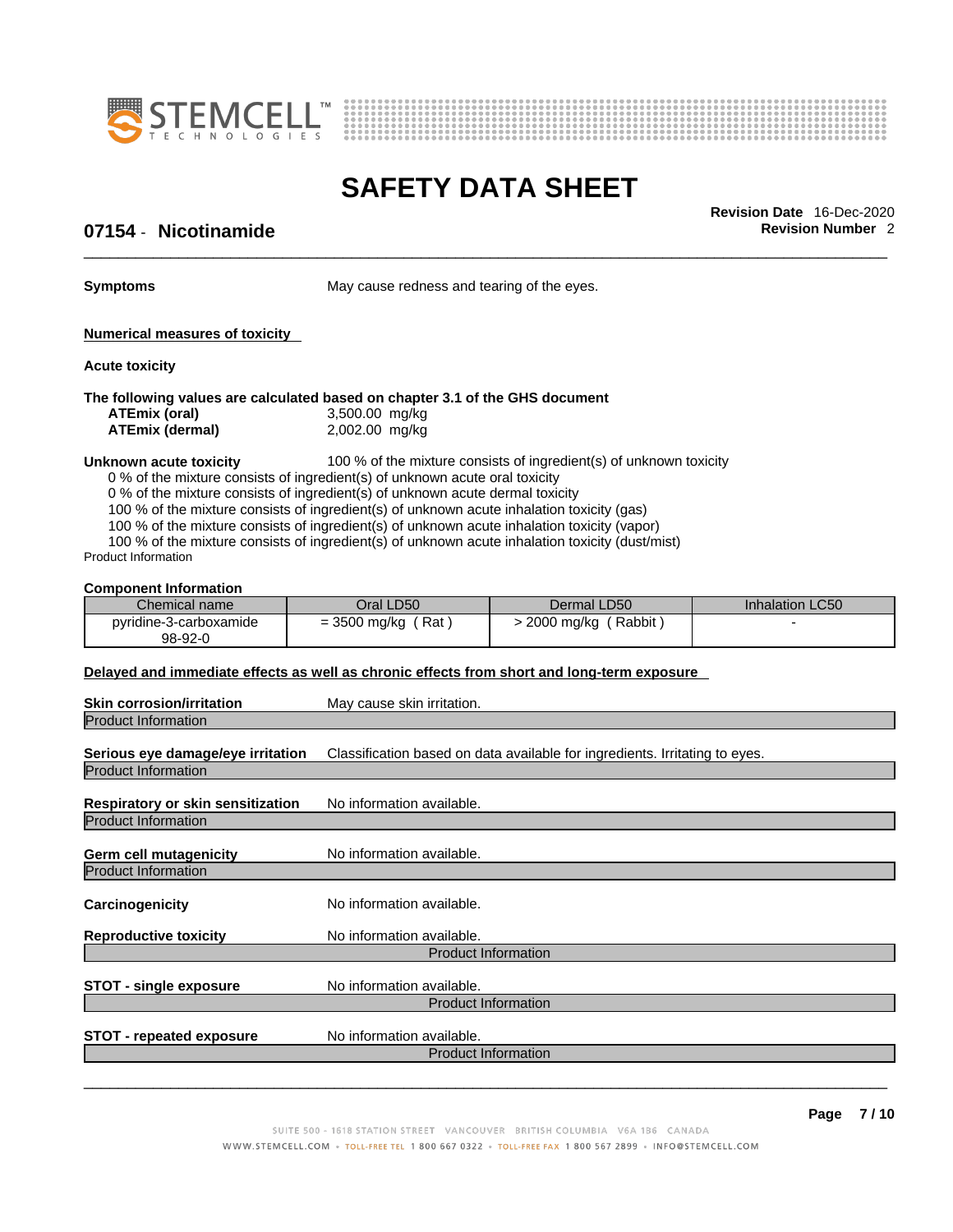



\_\_\_\_\_\_\_\_\_\_\_\_\_\_\_\_\_\_\_\_\_\_\_\_\_\_\_\_\_\_\_\_\_\_\_\_\_\_\_\_\_\_\_\_\_\_\_\_\_\_\_\_\_\_\_\_\_\_\_\_\_\_\_\_\_\_\_\_\_\_\_\_\_\_\_\_\_\_\_\_\_\_\_\_\_\_\_\_\_\_\_\_\_ **Revision Date** 16-Dec-2020

### **07154 • Nicotinamide Revision Number 2 Revision Number 2**

| <b>Aspiration hazard</b> | No information available. |
|--------------------------|---------------------------|
| <b>RTECS#</b>            | QS3675000                 |

# **12. ECOLOGICAL INFORMATION**

**Ecotoxicity** 

|                                                              |                      | <b>Product Information</b> |                |                       |
|--------------------------------------------------------------|----------------------|----------------------------|----------------|-----------------------|
| Chemical name                                                | Algae/aquatic plants | Fish                       | Toxicity to    | Crustacea             |
|                                                              |                      |                            | microorganisms |                       |
| pyridine-3-carboxamide                                       |                      | LC50: >1000mg/L (96h,      | -              | EC50: >1000mg/L (24h, |
| $98-92-0$                                                    |                      | Poecilia reticulata)       |                | Daphnia magna)        |
| Persistence and degradability<br>No information available.   |                      |                            |                |                       |
| There is no data for this product.<br><b>Bioaccumulation</b> |                      |                            |                |                       |
|                                                              |                      |                            |                |                       |

### **Other adverse effects** No information available.

# **13. DISPOSAL CONSIDERATIONS**

| Waste treatment methods                |                                                                                                                    |  |  |  |
|----------------------------------------|--------------------------------------------------------------------------------------------------------------------|--|--|--|
| Waste from residues/unused<br>products | Dispose of in accordance with local regulations. Dispose of waste in accordance with<br>environmental legislation. |  |  |  |
| <b>Contaminated packaging</b>          | Do not reuse empty containers.                                                                                     |  |  |  |

# **14. TRANSPORT INFORMATION**

| <b>DOT</b> | Not regulated |
|------------|---------------|
| <b>TDG</b> | Not regulated |
| <b>MEX</b> | Not regulated |
| ICAO (air) | Not regulated |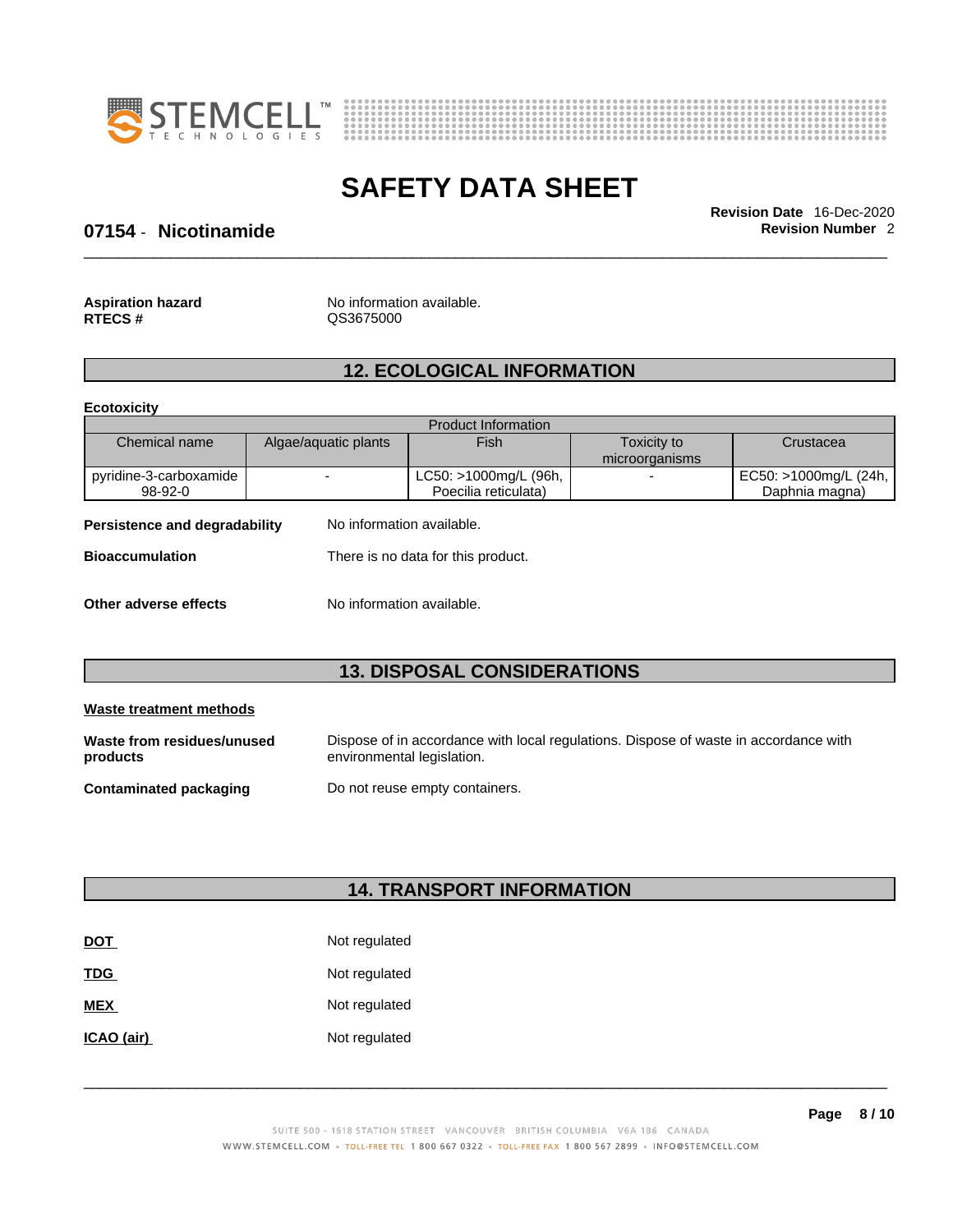



\_\_\_\_\_\_\_\_\_\_\_\_\_\_\_\_\_\_\_\_\_\_\_\_\_\_\_\_\_\_\_\_\_\_\_\_\_\_\_\_\_\_\_\_\_\_\_\_\_\_\_\_\_\_\_\_\_\_\_\_\_\_\_\_\_\_\_\_\_\_\_\_\_\_\_\_\_\_\_\_\_\_\_\_\_\_\_\_\_\_\_\_\_ **Revision Date** 16-Dec-2020

### **07154** - **Nicotinamide Revision Number** 2

| <b>IATA</b> | Not regulated |
|-------------|---------------|
| <b>IMDG</b> | Not regulated |
| <b>RID</b>  | Not regulated |
| <b>ADR</b>  | Not regulated |
| <b>ADN</b>  | Not regulated |

### **15. REGULATORY INFORMATION**

| International Inventories |          |
|---------------------------|----------|
| TSCA                      | Complies |
| <b>DSL/NDSL</b>           | Complies |
| <b>EINECS/ELINCS</b>      | Complies |
| ENCS                      | Complies |
| <b>IECSC</b>              | Complies |
| KECL                      | Complies |
| <b>PICCS</b>              | Complies |
| AICS                      | Complies |
|                           |          |

 **Legend:** 

 **TSCA** - United States Toxic Substances Control Act Section 8(b) Inventory

 **DSL/NDSL** - Canadian Domestic Substances List/Non-Domestic Substances List

 **EINECS/ELINCS** - European Inventory of Existing Chemical Substances/European List of Notified Chemical Substances

 **ENCS** - Japan Existing and New Chemical Substances

 **IECSC** - China Inventory of Existing Chemical Substances

 **KECL** - Korean Existing and Evaluated Chemical Substances

 **PICCS** - Philippines Inventory of Chemicals and Chemical Substances

 **AICS** - Australian Inventory of Chemical Substances

### **US Federal Regulations**

### **SARA 313**

Section 313 of Title III of the Superfund Amendments and Reauthorization Act of 1986 (SARA). This product does not contain any chemicals which are subject to the reporting requirements of the Act and Title 40 of the Code of Federal Regulations, Part 372.

# **SARA 311/312 Hazard Categories Acute health hazard Contract Contract Contract Pressure Chronic Health Hazard Yes Chronic Health Hazard**

| No |
|----|
| N٥ |
| N٥ |
| N٥ |
|    |

### **CWA (Clean WaterAct)**

This product does not contain any substances regulated as pollutants pursuant to the Clean Water Act (40 CFR 122.21 and 40 CFR 122.42).